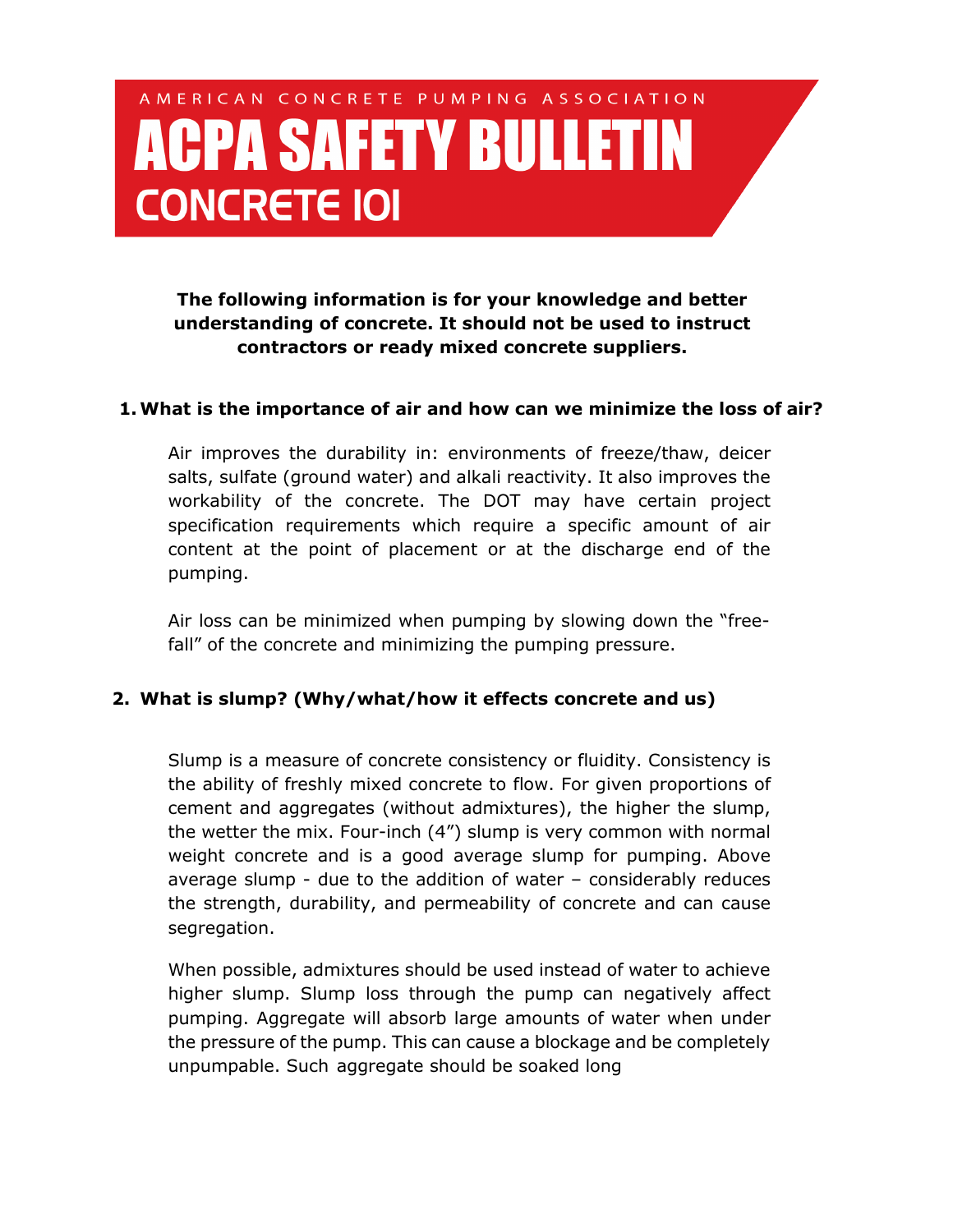enough to achieve Saturated Surface Dry (SSD). SSD aggregate cannot absorb any more water.

## **3. What aggregate size can we pump and size delivery system must be used?**

ACI 304 suggests that the maximum size of angular (crushed stone) coarse aggregate be limited to one-third of the smallest inside diameter of the delivery system.

## **4. What is "lightweight concrete"? How will it affect pumping?**

Lightweight concrete is made using lightweight aggregates of expanded shale, clay and slag. These are used to produce structural lightweight concrete with a freshly mixed unit weight of 90 to 120 pounds per cubic foot. Normal weight concrete is typically 135 to 150 pounds per cubic foot.

Lightweight aggregate is porous with absorption values of up to 20%. This quality requires the aggregate to be thoroughly soaked to minimize the aggregates' ability to absorb even more water under the pressure of the pump, causing severe slump loss.

## **5. What is "flowable fill"? How will it affect pumping?**

Flowable fill is a self-compacting low-strength material with a flowable consistency that is used as alternative to dry fill or backfill material. Some other terms used for this material are Controlled Low-Strength Material (CLSM), controlled density fill, or lean-mix backfill.

Due to the low cement content of flowable fill, the material has a tendency to mechanically set (settle) quickly. When pumping flowable fill, it is important to keep the material moving.

#### **6. What is "block fill"? How will it affect pumping?**

Block fill is used to fill the voids in masonry units. It is a grout – either fine or coarse.

Block fill generally will pump easily. Sometimes, with leaner mixes it will tend to mechanically set (settle) quickly and you may need to keep the material moving periodically.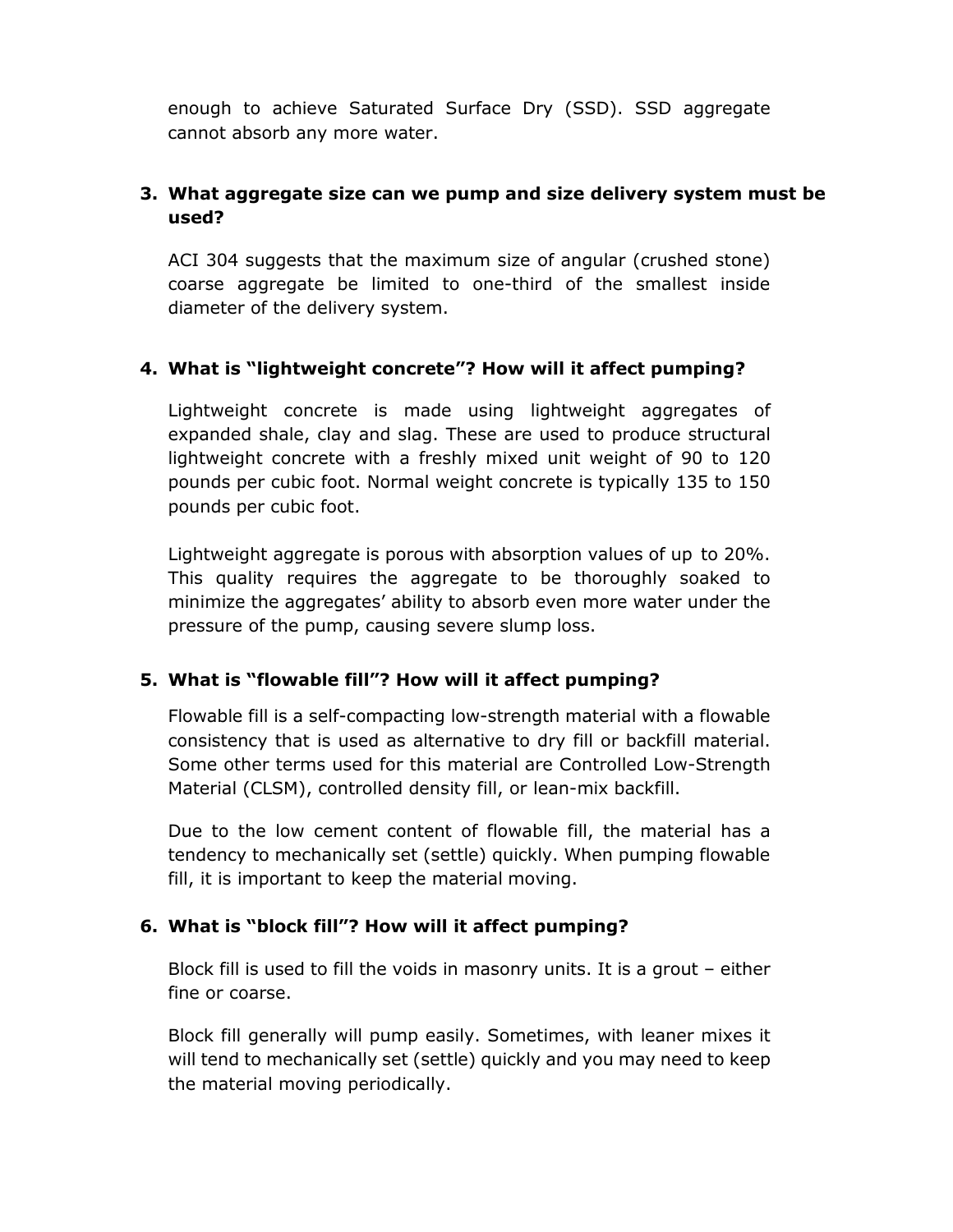## **7. How does hot/cold weather affect concrete?**

Concrete is temperature sensitive; it sets quickly in hot weather and slowly in cold weather. The addition of admixtures is often used to slow the set time (retarder) during hot weather and to speed up the set time (accelerators) in cold weather.

Hot weather can create difficulties in fresh concrete such as:

- Increased water demand
- Accelerated slump loss
- Increased rate of set
- Difficulties in controlling entrained air

Adding water to the concrete at the jobsite can adversely affect the properties of concrete, resulting in:

- Decreased strength
- Decreased durability
- Non-uniform surface appearance
- Increased tendency for cracking

## **8. How does high cement content effect pumping (i.e. 3000 PSI versus 4000 PSI)?**

Higher cement content mixes are generally easier to pump. The difference between a typical 3000 PSI mix and a typical 4000 PSI mix is that there is approximately 100 pounds more of cementious material and approximately 85 pounds less sand in the 4000 pound mix. Cement is the sliding agent in concrete; while sand is abrasive which therefore, makes the 4000 pound mix pump easier.

5000 PSI mixes and higher can start to be more difficult to pump do the "sticky" effect of very high cement contents. The addition of silica flume makes it even worse. Always remember – the higher the PSI, the faster the set time of the concrete.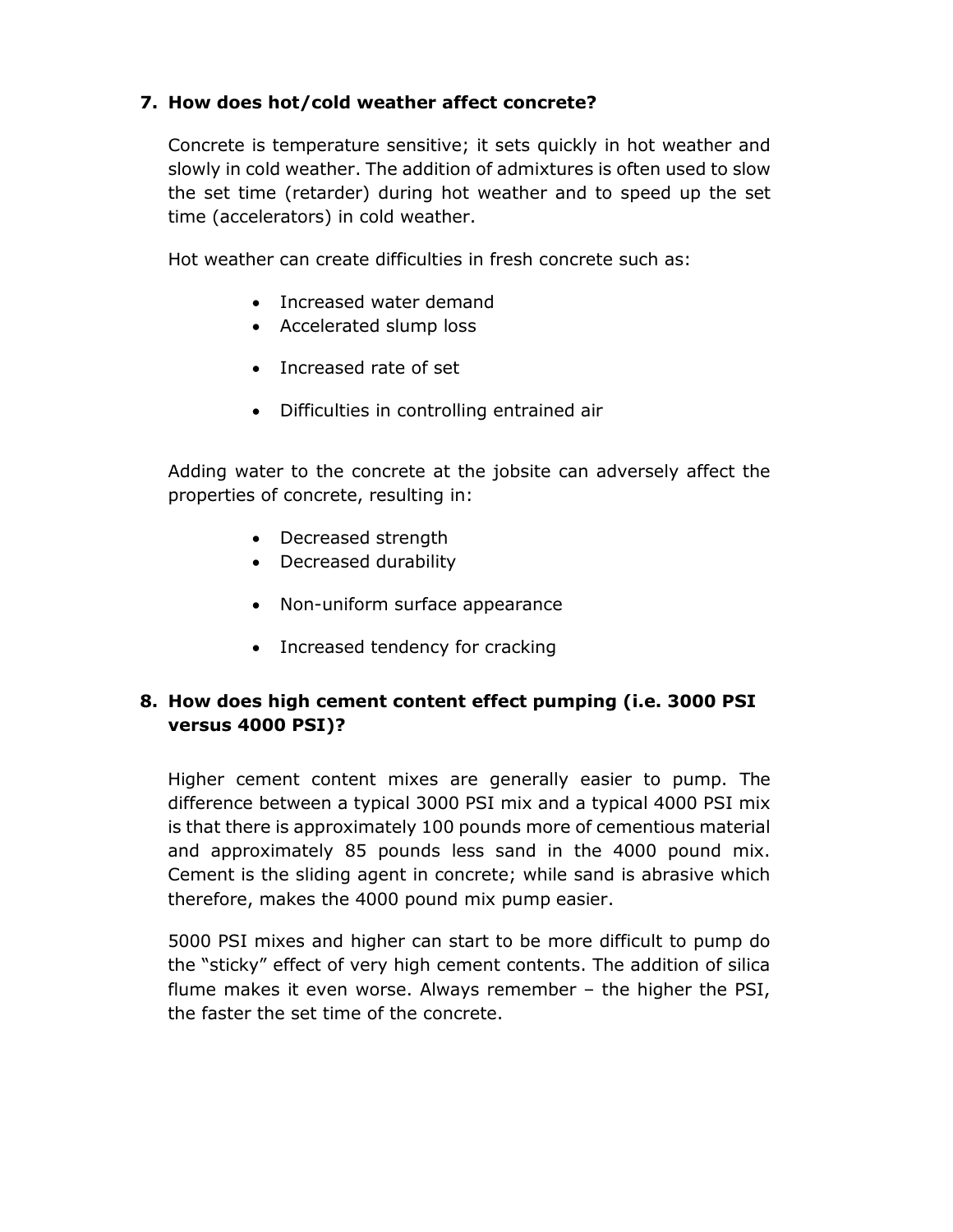## **9. How do admixtures affect pumping?**

Water reducers are used to achieve desired levels of slump without the addition of extra water to the mix. Water reducers typically:

- Increase workability
- Increase pumpability
- Decrease segregation
- Improve finishability

There are basically three types (levels) of water reducers:

- Normal reduces water by 5-10%
- Mid-range reduces water by 10-15%
- High-range recued water by 15-40%

Accelerators (calcium, polar set) are used to reduce the setting time concrete and increase the early strength of hardened concrete. Calcium chloride is widely used in non-structural concrete. It can contribute to the corrosion of reinforcing steel and is prohibited or very limited in most structural concrete applications. Non-chloride accelerators are used in structural concrete because they do not contribute to corrosion. Brand names do not necessarily indicate if the accelerating admixture contains calcium chloride or not. Either way, these accelerators are used to decrease the set time. Most often, the indicator of how much accelerator is in the mix isexpressed as a percentage. The higher the percentage, the faster the set.

Retarders (Daratar 17, Pozzolith 100XR) are used to delay the set of the concrete and are usually used in hot weather. A retarder can delay set times for a few minutes to several hours; the time is dependent upon the dosage rate and is usually expressed as ounces of retarder per 100 pounds of cement (oz/cwt). This typically ranges from two to five oz/cwt. Retarding admixtures are made from lignosulfonates and/or carbohydrates such as molasses or corn sugar. Most retarding admixtures also act as water reducers.